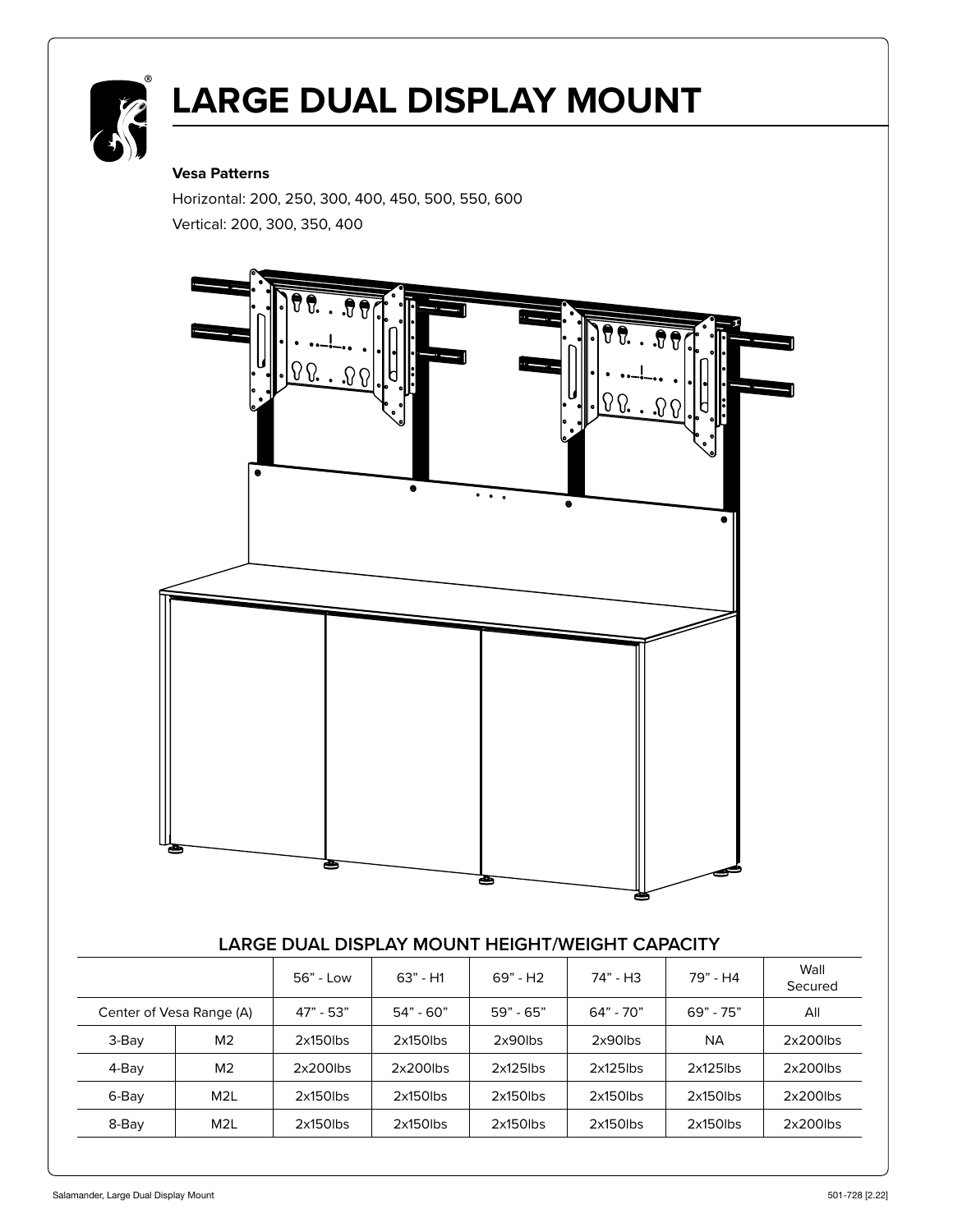# **1. Install Display Interface Brackets**

Fasten the display interface brackets using fasteners (length and size recommended by the display manufacturer).

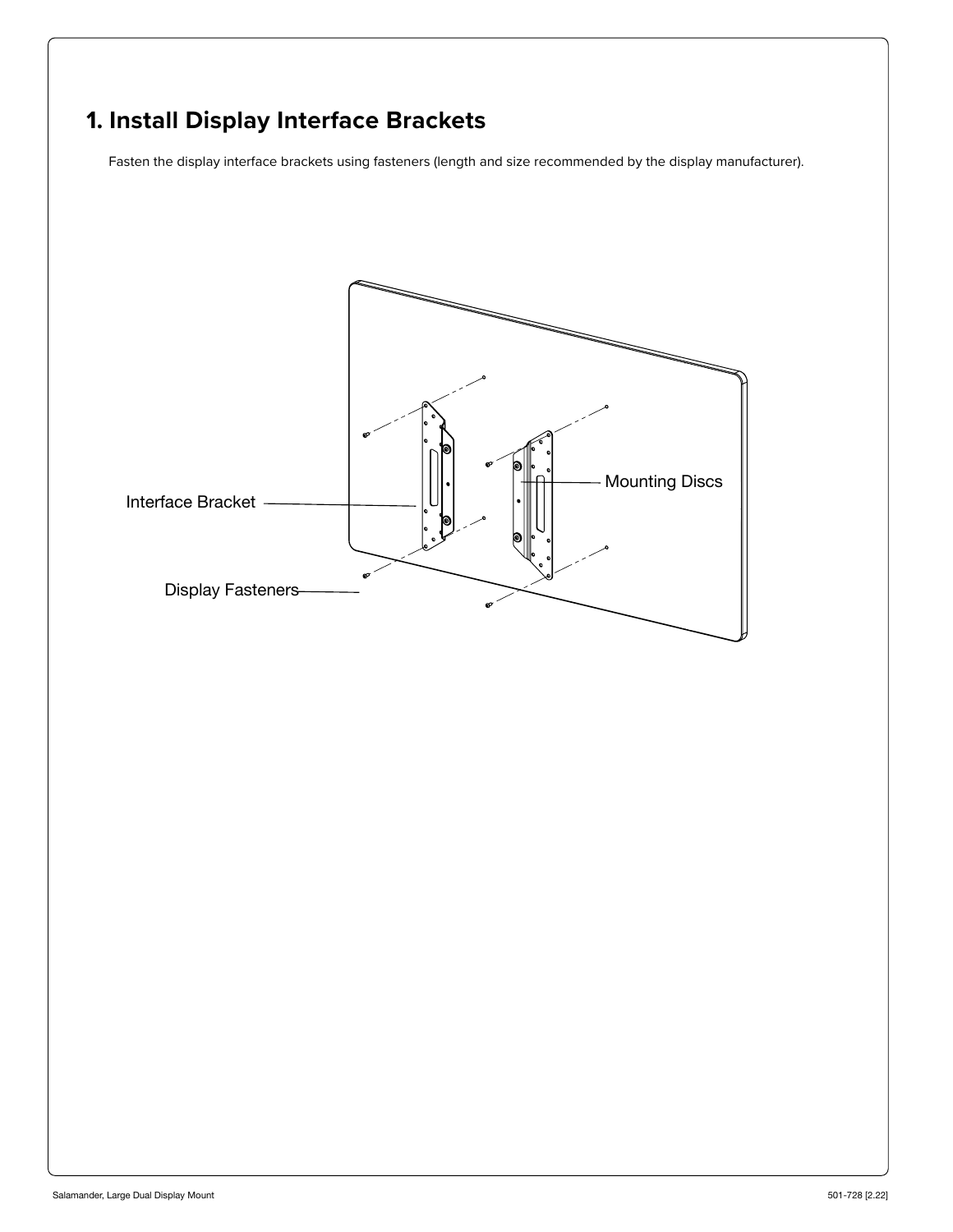**TIP:** It's best to review Step 2 and 3 before getting started. Width and height adjustments do share some positioning considerations for the horizontal extrusions as well as tightening of mounts in position after Height and Horizontal positioning is complete.

# **2a. Adjust Screen Center Height**

Using the hex key provided, loosen the four "A" fasteners enough to allow Mount Headers to slide. (Over loosening the fasteners will disconnect the flat nuts held in Horizontal Mount Extrusion).

Slide the Mount Header to access the fasteners hidden behind the Mount Header. Loosen the four Horizontal Mount Extrusion fasteners ("B") to disconnect them from the flat nuts in the rear slot of four Horizontal Mount Extrusion.<br> $\mathcal{L}$  to disconnect the vertical Mount Extrusion.



### **2b. Adjust Screen Center Height**

59.3" (150cm) Extrusions (still attached), and attach to Vertical Mount Extrusions at the desired screen center 55.7" (141cm) are based on upper Horizontal Mount Extrusion aligned with the mounting holes shown, assuming Remove Mount Header and Horizontal Mount height. The screen center height values shown a vertically centered Vesa pattern on TV.

Reinsert the four "B" screws in the desired location holes in the Vertical Mount Extrusions and reattach the four flat nuts.



 Remove Mount Header and Horizontal Mount Extrusions (still attached), and attach to Vertical Mount Extrusions at the desired screen center height. The screen center height values shown are based on upper Horizontal Mount Extrusion aligned with the mounting

Extrusion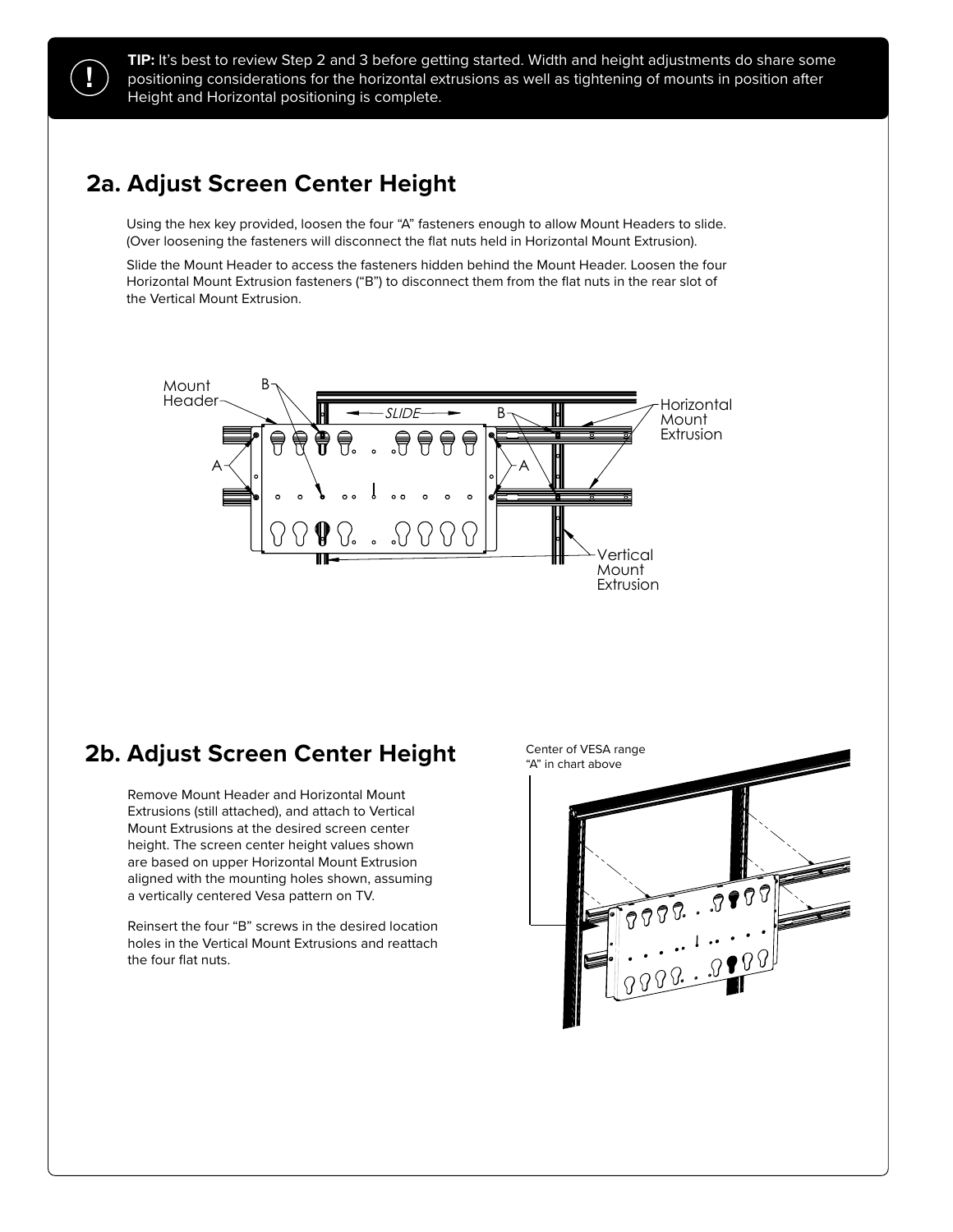# **3. Adjust Horizontal Mount Locations**

Set vertical screen center height before adjusting horizontal. Loosen fasteners (marked in dashed circles), to allow headers to slide. (Over loosening fasteners will disconnect the flat nut held in horizontal mount extrusion.) Use tape measure slot in mount headers to determine horizontal mount locations.

Set header locations using Dimension B, then double check Dimension A. Retighten fasteners when desired location is met.

**Dimension A** = 1 TV width + 1/8" for clearance between displays. TV width + .125" (3.175mm) = A

**Dimension B = A / 2.** Measure from the center of the display mount bracket to the center of the cabinet